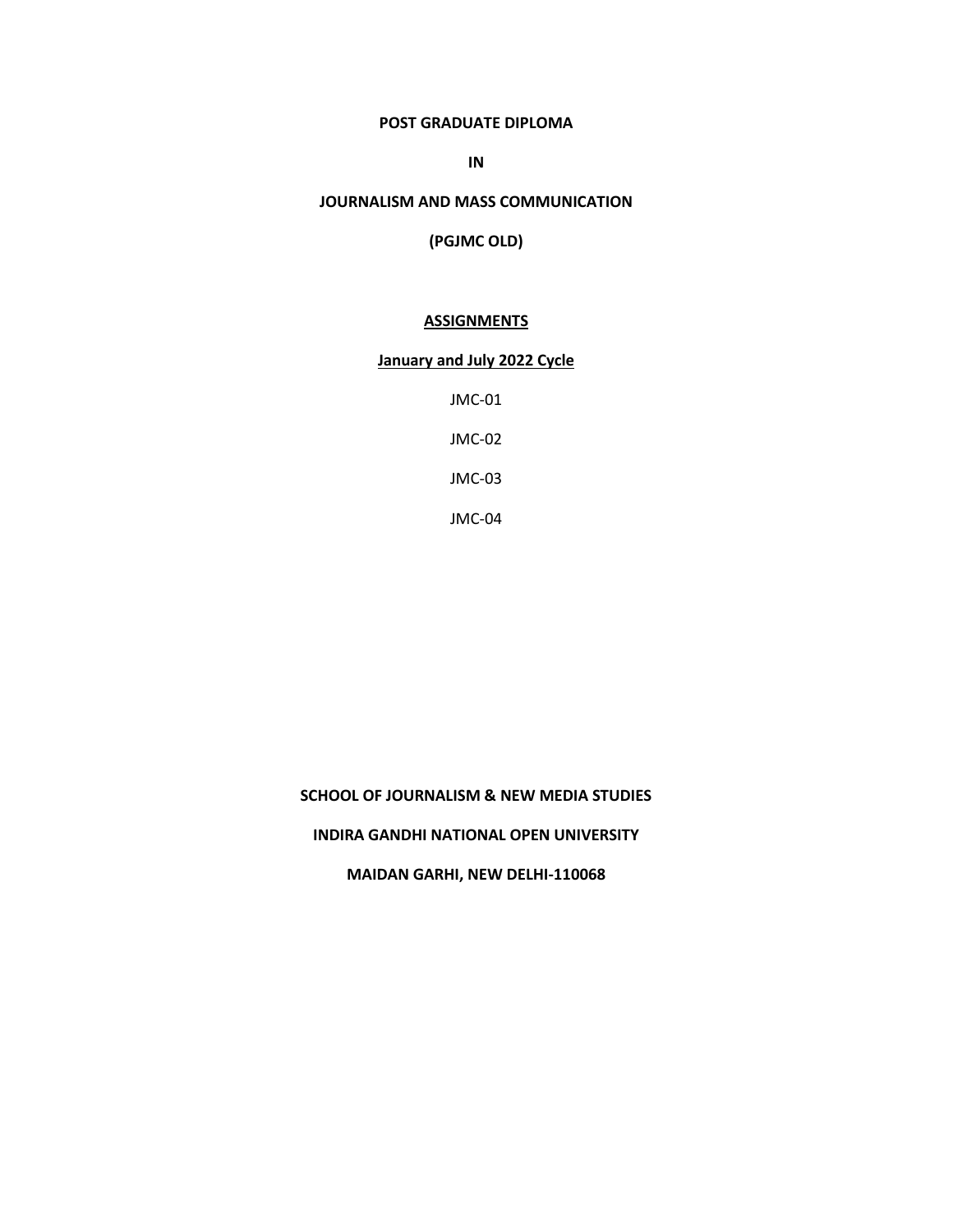## **PGJMC (OLD) ASSIGNMENTS**

## Dear Learner,

As explained in the Programme Guide, you need to submit one assignment for each Course (JMC01, JMC-02, JMC-03 and JMC-04). Before attempting the assignments, please read the detailed instructions provided in the Programme Guide carefully.

The last date of the submission is given against each of the assignments. Please note that you have to submit these assignments to the Coordinator of your Study Centre within the stipulated time for being eligible to appear in the Term-End Examinations in the respective Course. You must mention your Enrolment Number, Name, Address, Assignment Code and Study Centre Code on the first page of the Assignment. You must obtain a receipt from the Study Centre for the assignments submitted and retain it. It would be advisable to retain a photocopy of the assignments with you. After evaluation, the assignments have to be returned to you by the Study Centre. Please insist on this and keep a record with you. The marks obtained by you will be sent by the Centre to SED at IGNOU, New Delhi.

## **Guidelines for writing the Assignments**

Attempt all questions given in each assignment as instructed. You may find it useful to keep the following points in mind:

- **Planning**: First read the study material carefully, attend Teleconferencing Sessions and Interactive Radio Counseling Sessions conducted for the programme; if required you can obtain details from Study Centre/Regional Centre) and then read the assignments carefully. Go through the units on which they are based. Make some points regarding each question and then rearrange them in a logical order.
- **Organising**: Draw a rough outline of your answer. Be analytical in your selection of the information for your answer. Give adequate attention to the introduction and the conclusion. has a proper flow of information in sentences and paragraphs; and is logical and coherent; Make sure that the answer is written correctly giving adequate consideration to your expression, style and presentation.
- **Presenting**: Once you are satisfied with your answer, you can write down the final version for submission, writing each answer neatly.

With best wishes,

Padmini Jain Programme Coordinator Email: padminijain@ignou.ac.in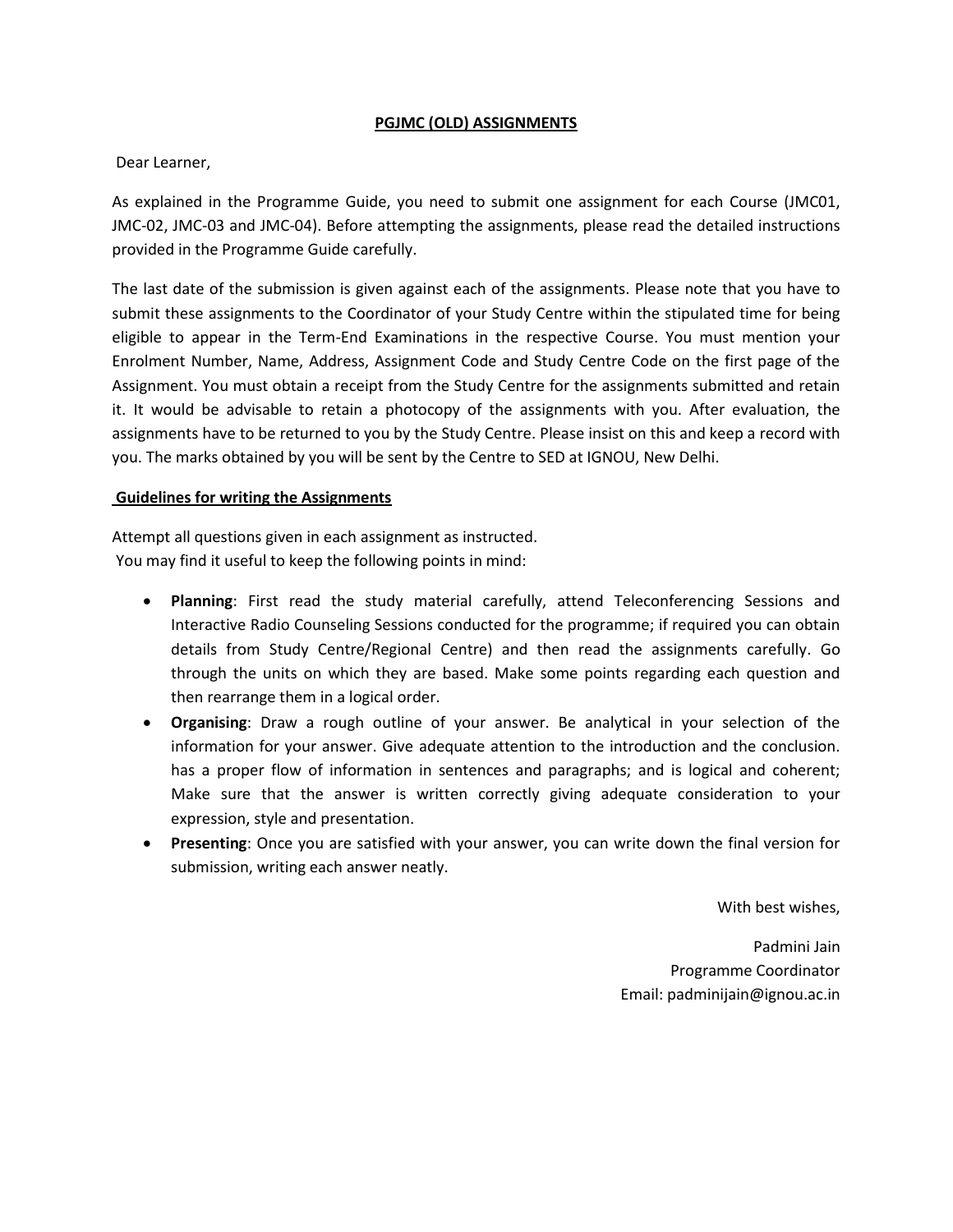### **Introduction to Journalism and Mass Communication**

**CourseCode :** JMC-01

**Assignment** 01

**Due Date**: March 31, 2022 – Jan cycle & Sept.30, 2022 – July cycle

**Assignment Code**: JMC-01/Jan/July 2022

### **Total Marks**: 100

**Note**: Answer all the questions. Each Question carries equal marks. (20 each)

- **1.** You have learnt about some Media theories in this Course. Which ones of these do you find most relevant in the present times? Discuss this Theory with its applications from around you. Cite at least two examples. (400 words)
- **2.** These days, so many media have converged into one smart-phone. Discuss how it encompasses the characteristics of Print, Radio, Television and Films. List out the content that you have received or posted on Social Media in the last one day and discuss which media it would have belonged to if there were no smart phones. (400 words)
- **3.** In the creative and intellectual fields, plagiarism has become a menace. Find out and discuss any five softwares and tools that are being used to check the malpractice of copying and plagiarism these days. (400 words)
- **4.** Due to the advent of social media, the propagation of fake news has become a big menace, these days. Research and list out some tools that can be used to verify the fake content (posts/ pictures/ videos)?
- **5.** 'With a lot of buzz around the Indian startups becoming Unicorns and generating capitals beyond their profit valuations, the financial media (newspapers and websites) are often cited as generating undue hype around these companies influencing the public sentiment ahead of their listings at the stock exchange.'

Can such coverage be called ethical? Citing the recent case of Zomato and Nyka that saw stellar openings on the IPO listing day, give your opinion on the role of media in these incidents. You may agree or disagree with the above statement. Support your argument with valid defenses. (500 words)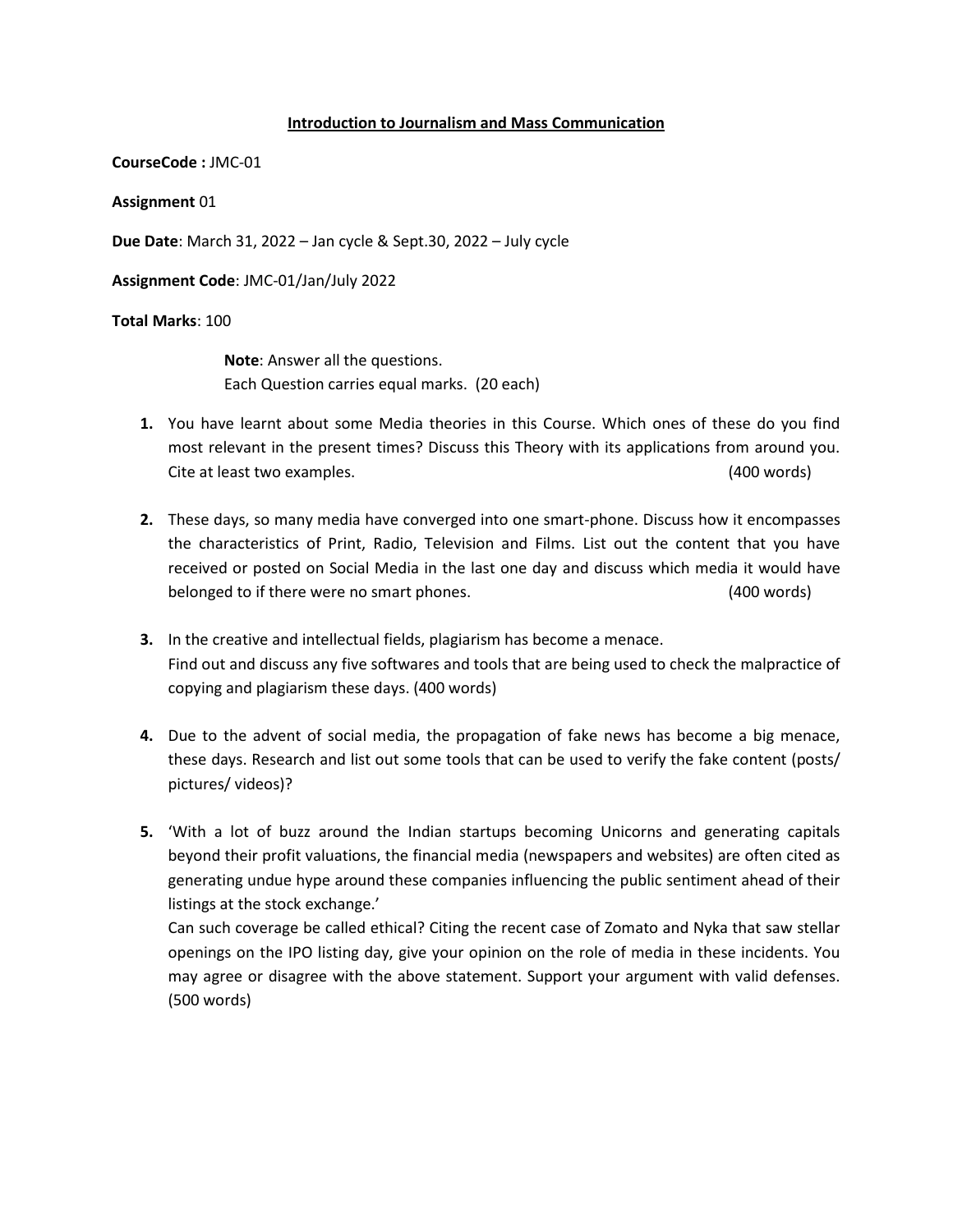### **Mass Media and Society**

**CourseCode :**JMC-02

**Assignment** 02

**Due Date**: March 31, 2022 – Jan cycle & Sept.30, 2022 – July cycle

**Assignment Code**: JMC-02/Jan/July 2022

### **Total Marks**: 100

**Note**: Answer all the questions. Each Question carries equal marks. (20 each)

- **1.** 'In the recent Raj Kundra arrest case, his wife Shilpa Shetty moved the court against media intruding into her private life. Celebrity personal lives have been infamously infringed by the paparazzi from Princess Diana to Taimur.' What self regulatory practices can the media follow to respect their privacy while serving the news to satisfy the public curiosity? (500 words)
- **2.** Mobile apps have become almost essential to the modern day living. Discuss any three apps that you use the most. Talk about the features that make these apps popular and why you use them. (Tip: you can discuss any app- banking/ transport/ messaging/ shopping/ entertainment/ music/ maps etc) and the control of the control of the control (600 words = 200 words on each app)
- **3.** Due to social media and easy internet access, people have ways of speaking and reaching out to a large audience. Discuss a social media campaign/ movement that has been used to create awareness about a relevant issue in the society? (Tip: movements like METoo/ change.org etc) (400 words)
- **4.** The LGBT community is now being represented with empathy and dignity in our media. Pick up any Online media series that portrays such a protagonist. Watch this series and write about how it deals with the issue and the character. (350 words)
- **5.** 'Recently some advertisements were trolled for allegedly hurting cultural sentiments. They were eventually withdrawn and taken down owing to the hysteria they created on social media.' Give your opinion on such emerging practice of 'Vigilante Censorship' by the netzines. Also,state your views on any one of these ads: 1. Dabur's Fem Creme Gold Bleach Karwachauth ad 2. Ceat's Road Crackers ad featuring Aamir Khan 3.'Jashn-e-Riwaaz' campaign by FabIndia (400 words)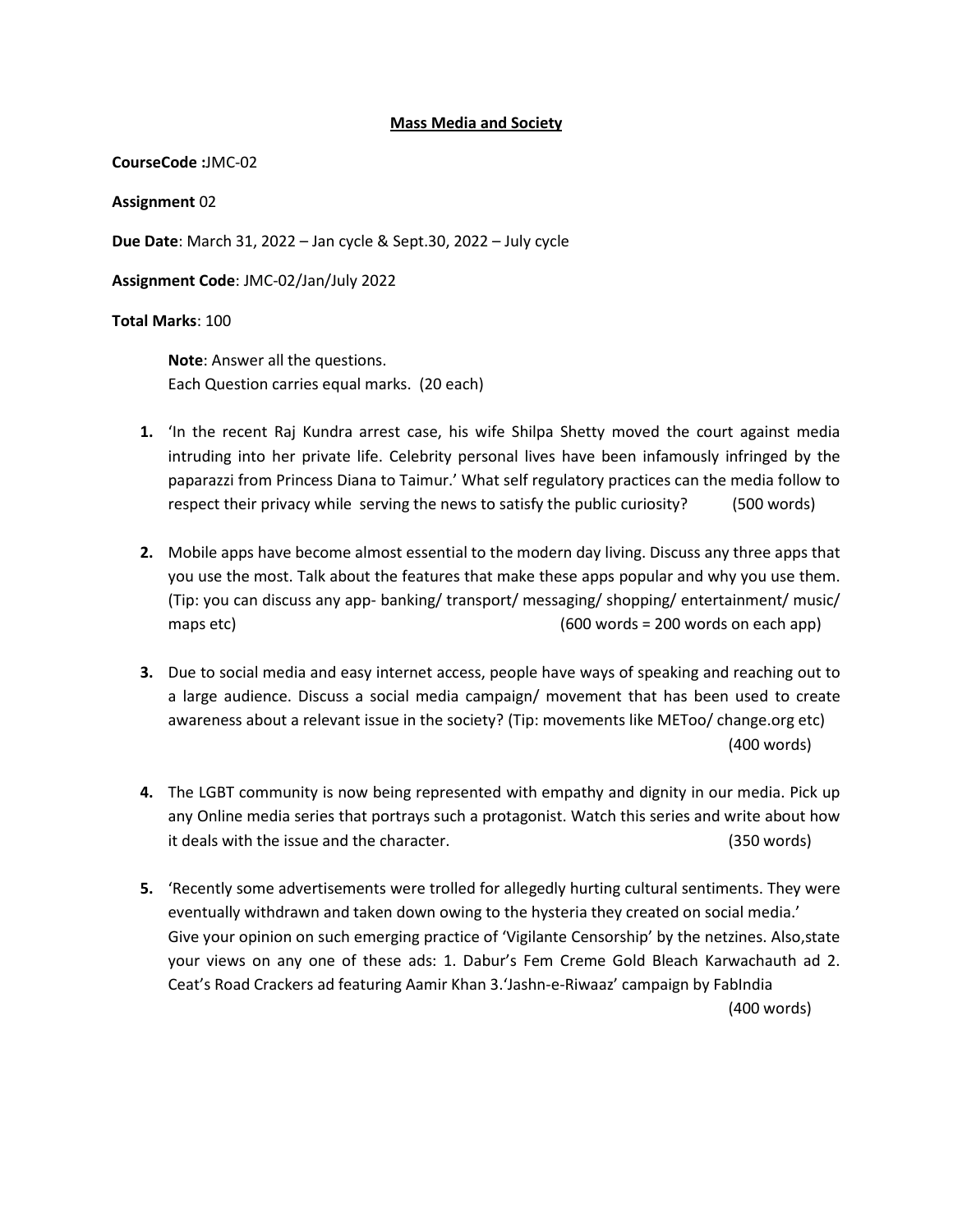### **Reporting, Writing and Editing**

**CourseCode :**JMC-03

**Assignment** 03

**Due Date**: March 31, 2022 – Jan cycle & Sept.30, 2022 – July cycle

**Assignment Code**: JMC-03/Jan/July 2022

**Total Marks**: 100

**Note**: Answer all the questions. Each Question carries equal marks. (20 each)

- **1.** These days, due to viewing of content on mobile phones, short films are becoming very popular. Watch any such pocket move of ten to fifteen minutes duration and write its review. (400 words)
- **2.** 'In its urgency to share 'Breaking News' ahead of its competitors, electronic media is at times, seen to put out news without proper verification.' If a news that has been telecast is later found fake, what in your opinion should be the stand of the media house? Enumerate the steps that the channel or website should take in such a scenario. (400 words)
- **3.** In the Pandemic situation, science and medical reporting became very important. In your view, what are the unique characteristics of such news coverage? What considerations and preparations must a reporter do while covering medical related stories? (350 words)
- **4.** With the advent of Digital Media, ethical considerations are undergoing a change. Share your views on what and how the online media can do to remain ethical in these changing times. (400 words)
- **5.** Listen to the morning news at All India Radio for three consecutive days. Comment on the News Readers and Format of the Bulletin. Write a letter/ e mail to the News Reader you liked the most. (450 words)